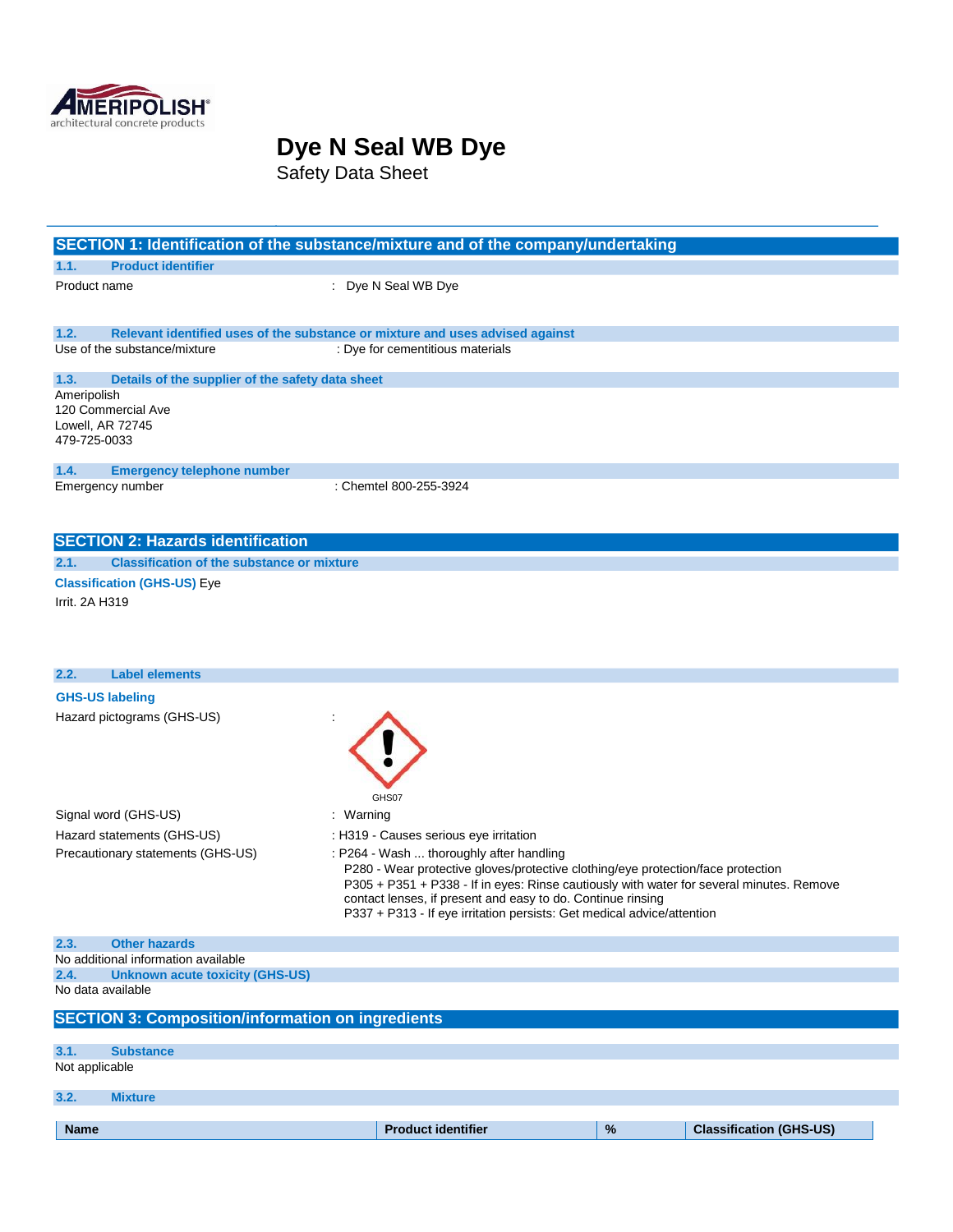Safety Data Sheet

| <b>Proprietary Component 1</b> | (CAS No) Trade Secret | <b>Trade Secret</b> | Not classified     |
|--------------------------------|-----------------------|---------------------|--------------------|
| <b>Proprietary Component 2</b> | (CAS No) Trade Secret | <b>Trade Secret</b> | Flam. Lig. 4, H227 |
| <b>Proprietary Component 3</b> | (CAS No) Trade Secret | <b>Trade Secret</b> | Not classified     |
| <b>Proprietary Component 4</b> | (CAS No) Trade Secret | <b>Trade Secret</b> | Not classified     |
| <b>Proprietary Component 5</b> | (CAS No) Trade Secret | <b>Trade Secret</b> | Not classified     |
| Proprietary Component 6        | (CAS No) Trade Secret | <b>Trade Secret</b> | Not classified     |

#### **4.1. Description of first aid measures**

First-aid measures after inhalation : Seek medical attention.

First-aid measures after skin contact : Flush with water for at least 15 minutes. Seek medical attention if irritation develops or persists. First-aid measures after eye contact : Immediately flush eyes with plenty of water for at least 15 minutes. If irritation persists get medical attention.

| Symptoms/injuries after inhalation       | : None under normal use. Symptoms/injuries after skin    |
|------------------------------------------|----------------------------------------------------------|
| contact: : None under normal use.        |                                                          |
| Symptoms/injuries after eye contact      | : Causes serious eye irritation. Symptoms/injuries after |
| ingestion : May be harmful if swallowed. |                                                          |

No additional information available

### **SECTION 5: Firefighting measures**

#### **5.1. Extinguishing media**

Suitable extinguishing media : Use extinguishing media appropriate for surrounding fire. Unsuitable extinguishing media : None.

| 5.2.        | Special hazards arising from the substance or mixture |                                |               |
|-------------|-------------------------------------------------------|--------------------------------|---------------|
| Fire hazard |                                                       | : None known. Explosion hazard | : None known. |

#### **5.3. Advice for firefighters**

Protection during firefighting : Firefighters should wear full protective gear.

**release measures** 

**6.1. Personal precautions, protective equipment and emergency procedures** 

#### **6.1.1. For non-emergency personnel**

No additional information available

#### **6.1.2. For emergency responders**

No additional information available

| 6.2.            | <b>Environmental precautions</b>                     |                                                                                                                                                    |     |
|-----------------|------------------------------------------------------|----------------------------------------------------------------------------------------------------------------------------------------------------|-----|
|                 | Avoid release to the environment.                    |                                                                                                                                                    |     |
|                 |                                                      |                                                                                                                                                    |     |
| 6.3.            | Methods and material for containment and cleaning up |                                                                                                                                                    |     |
| For containment |                                                      | : Stop the flow of material, if this is without risk.                                                                                              |     |
|                 | Methods for cleaning up                              | : Confine spill and soak up with absorbent. Place in an approved container and dispose in<br>accordance with local, state and federal regulations. |     |
| 12/18/17        |                                                      | EN (English US)                                                                                                                                    | 2/8 |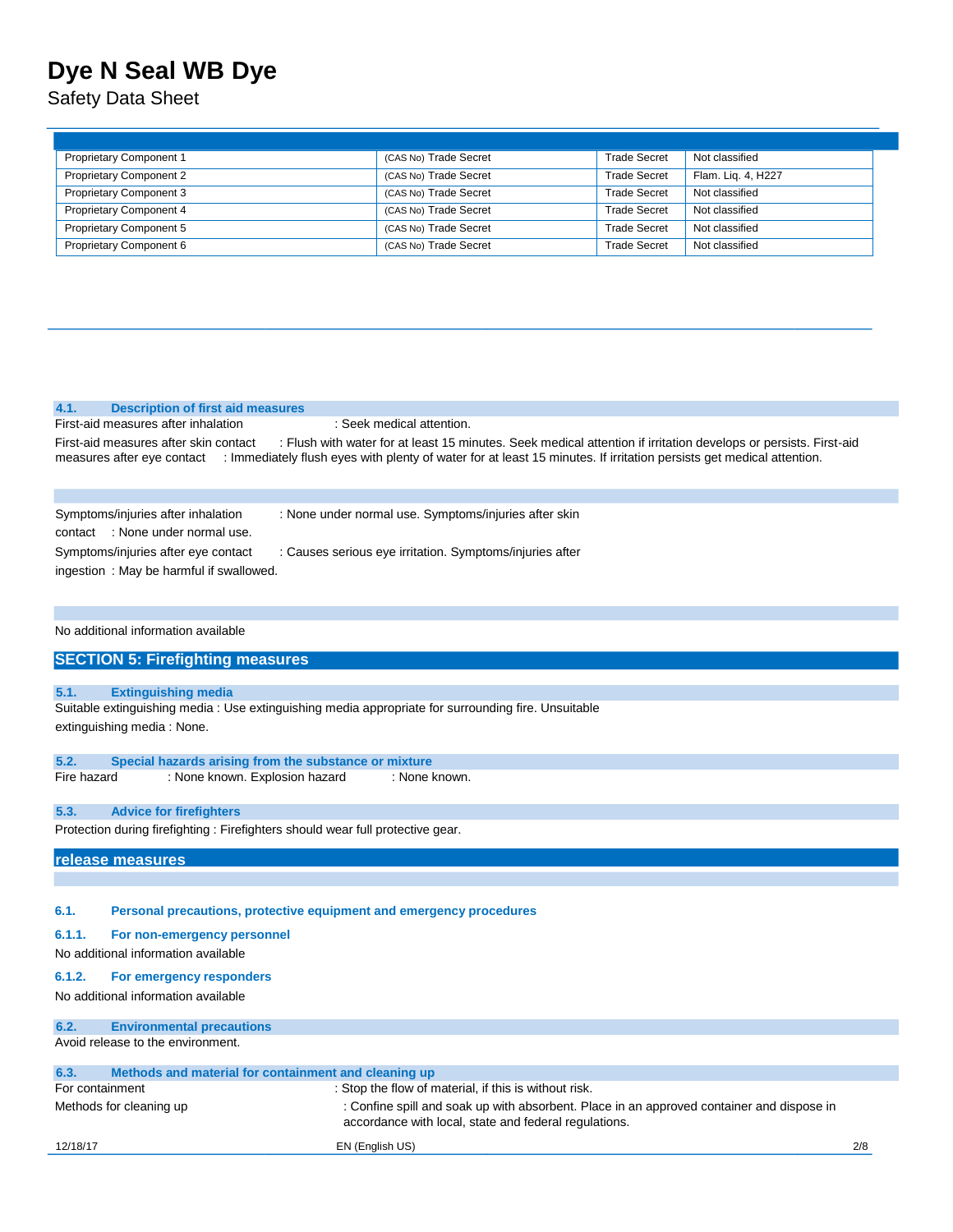## Safety Data Sheet

| 6.4.             | <b>Reference to other sections</b>            |                                                              |                                                                               |
|------------------|-----------------------------------------------|--------------------------------------------------------------|-------------------------------------------------------------------------------|
|                  | No additional information available           |                                                              |                                                                               |
|                  |                                               |                                                              |                                                                               |
|                  | <b>SECTION 7: Handling and storage</b>        |                                                              |                                                                               |
|                  |                                               |                                                              |                                                                               |
| 7.1.             | <b>Precautions for safe handling</b>          |                                                              |                                                                               |
|                  | Precautions for safe handling                 |                                                              | : Avoid contact with eyes, skin and clothing. Wash thoroughly after handling. |
| 7.2.             |                                               | Conditions for safe storage, including any incompatibilities |                                                                               |
|                  | Storage conditions                            | : Store in dry, cool, well-ventilated area.                  |                                                                               |
|                  |                                               |                                                              |                                                                               |
| 7.3.             | <b>Specific end use(s)</b>                    |                                                              |                                                                               |
|                  | Dye for cementitious materials                |                                                              |                                                                               |
|                  |                                               |                                                              |                                                                               |
|                  |                                               | <b>SECTION 8: Exposure controls/personal protection</b>      |                                                                               |
|                  |                                               |                                                              |                                                                               |
| 8.1.             | <b>Control parameters</b>                     |                                                              |                                                                               |
|                  |                                               |                                                              |                                                                               |
|                  |                                               |                                                              |                                                                               |
|                  | <b>Proprietary Component 2 (Trade Secret)</b> |                                                              |                                                                               |
| <b>USA ACGIH</b> |                                               | ACGIH TWA (ppm)                                              | 10 ppm                                                                        |
|                  |                                               |                                                              |                                                                               |
|                  |                                               |                                                              |                                                                               |
|                  | <b>Proprietary Component 3 (Trade Secret)</b> |                                                              |                                                                               |
|                  |                                               |                                                              |                                                                               |

| <b>Flophetaly Component 3 (Trade Secret)</b> |                                     |                         |
|----------------------------------------------|-------------------------------------|-------------------------|
| USA ACGIH                                    | ACGIH TWA (mg/m <sup>3</sup> )      | $0.5 \,\mathrm{mq/m^3}$ |
| USA OSHA                                     | OSHA PEL (TWA) (mg/m <sup>3</sup> ) | mg/m <sup>3</sup>       |

| 8.2.                                                         |                                                                                                                      |
|--------------------------------------------------------------|----------------------------------------------------------------------------------------------------------------------|
| <b>Exposure controls</b><br>Appropriate engineering controls | : Provide adequate ventilation.                                                                                      |
| Hand protection                                              | : Use impervious gloves such as neoprene, nitrile, or rubber for hand protection.                                    |
| Eye protection                                               | : Chemical goggles or safety glasses.                                                                                |
| Skin and body protection                                     | : Wear suitable working clothes.                                                                                     |
| Respiratory protection                                       | : If airborne concentrations are above the applicable exposure limits, use NIOSH approved<br>respiratory protection. |

# **SECTION 9: Physical and chemical properties**

| 9.1.                    | Information on basic physical and chemical properties |                                        |     |
|-------------------------|-------------------------------------------------------|----------------------------------------|-----|
| Physical state          |                                                       | : Liquid                               |     |
| Color                   |                                                       | : Multi-colored.                       |     |
| Odor                    | $\ddot{\phantom{a}}$                                  |                                        |     |
| Odor threshold          |                                                       | Mild odor                              |     |
|                         |                                                       | No data available                      |     |
| pH                      |                                                       | : No data available                    |     |
|                         | Relative evaporation rate (butyl acetate=1)           | ÷                                      |     |
|                         |                                                       | No data available                      |     |
| Melting point           |                                                       | : No data available                    |     |
| Freezing point          | $\mathbf{r}$                                          |                                        |     |
| Boiling point           |                                                       | No data available                      |     |
|                         |                                                       | No data available                      |     |
| Flash point<br>12/18/17 |                                                       | : No data available<br>EN (English US) | 3/8 |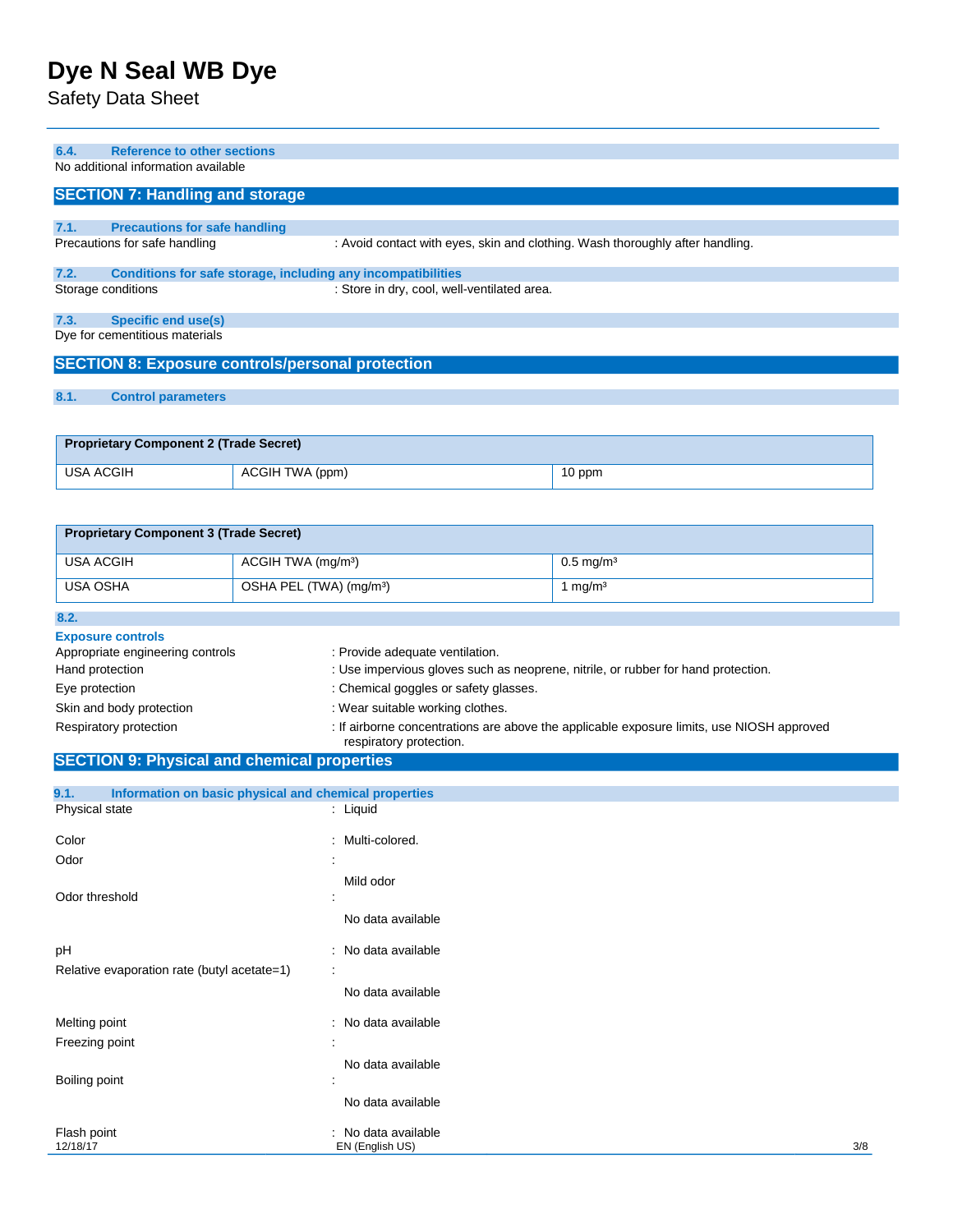Safety Data Sheet

| Auto-ignition temperature                                        | ÷                    |     |
|------------------------------------------------------------------|----------------------|-----|
|                                                                  | No data available    |     |
| Decomposition temperature                                        | : No data available  |     |
| Flammability (solid, gas)                                        |                      |     |
|                                                                  | No data available    |     |
| Vapor pressure                                                   |                      |     |
| Relative vapor density at 20 °C                                  | No data available    |     |
|                                                                  | No data available    |     |
| Relative density                                                 | t                    |     |
|                                                                  | No data available    |     |
| Solubility                                                       | Miscible with water. |     |
| Log Pow                                                          |                      |     |
|                                                                  | No data available    |     |
| Log Kow                                                          | No data available    |     |
| Viscosity, kinematic                                             |                      |     |
|                                                                  | No data available    |     |
| Viscosity, dynamic                                               |                      |     |
|                                                                  | No data available    |     |
| Explosive properties                                             | : No data available  |     |
| Oxidizing properties                                             |                      |     |
|                                                                  | No data available    |     |
| <b>Explosive limits</b>                                          | : No data available  |     |
| <b>Other information</b><br>9.2.                                 |                      |     |
|                                                                  |                      |     |
| No additional information available                              |                      |     |
| <b>SECTION 10: Stability and reactivity</b>                      |                      |     |
| <b>Reactivity</b><br>10.1.                                       |                      |     |
| No additional information available                              |                      |     |
| 10.2.<br><b>Chemical stability</b>                               |                      |     |
| The product is stable at normal handling and storage conditions. |                      |     |
| <b>Possibility of hazardous reactions</b><br>10.3.               |                      |     |
| Will not occur.                                                  |                      |     |
| 10.4.<br><b>Conditions to avoid</b>                              |                      |     |
| None.                                                            |                      |     |
| 10.5.<br><b>Incompatible materials</b>                           |                      |     |
| Not determined.                                                  |                      |     |
| <b>Hazardous decomposition products</b><br>10.6.                 |                      |     |
| Not determined.                                                  |                      |     |
| <b>SECTION 11: Toxicological information</b>                     |                      |     |
|                                                                  |                      |     |
| Information on toxicological effects<br>11.1.                    |                      |     |
| Acute toxicity                                                   | : Not classified     |     |
| 12/18/17                                                         | EN (English US)      | 4/8 |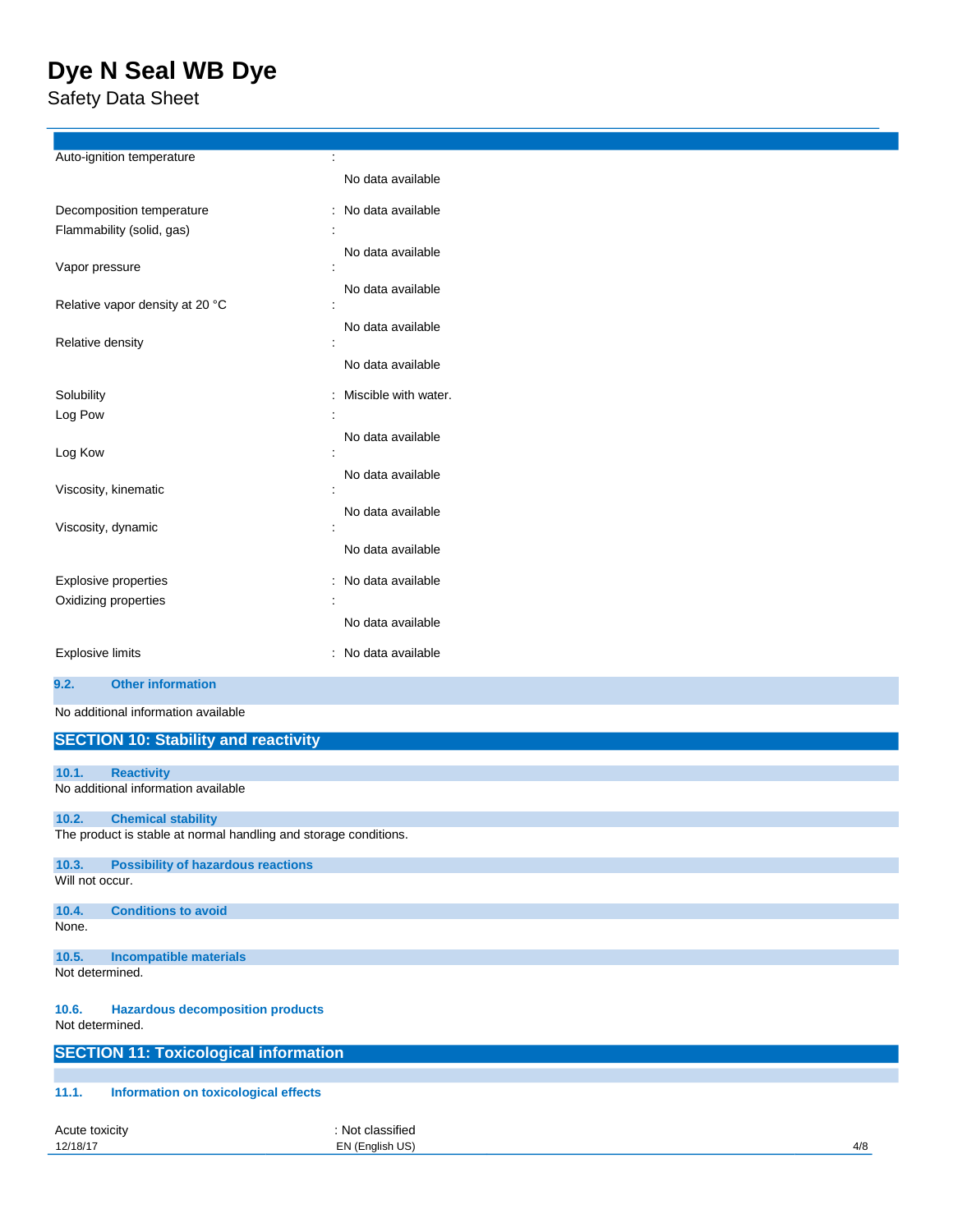Safety Data Sheet

| <b>Proprietary Component 2 (Trade Secret)</b> |                     |  |
|-----------------------------------------------|---------------------|--|
| LD50 oral rat                                 | 3384 mg/kg          |  |
| LD50 dermal rabbit                            | 2700 mg/kg          |  |
| ATE US (oral)                                 | 3384.00000000 mg/kg |  |
| ATE US (dermal)                               | 2700.00000000 mg/kg |  |

| <b>Proprietary Component 5 (Trade Secret)</b> |                      |  |
|-----------------------------------------------|----------------------|--|
| LD50 oral rat                                 | 29000 mg/kg          |  |
| LD50 dermal rabbit                            | > 20 ml/kg           |  |
| ATE US (oral)                                 | 29000.00000000 mg/kg |  |

| <b>Proprietary Component 6 (Trade Secret)</b>              |                                                      |
|------------------------------------------------------------|------------------------------------------------------|
| LD50 oral rat                                              | 20000 mg/kg                                          |
| LD50 dermal rabbit                                         | 20800 mg/kg                                          |
| ATE US (oral)                                              | 20000.00000000 mg/kg body weight                     |
| ATE US (dermal)                                            | 20800.00000000 mg/kg body weight                     |
| Skin corrosion/irritation<br>Serious eye damage/irritation | : Not classified<br>: Causes serious eye irritation. |

| : Causes serious eye irritation |
|---------------------------------|
| : Not classified                |
| : Not classified                |
| : Not classified                |
|                                 |

| 3 - Not classifiable |
|----------------------|
|                      |
| : Not classified     |
| : Not classified     |
|                      |

Specific target organ toxicity (repeated exposure) : Not classified

| Aspiration hazard                         | : Not classified |
|-------------------------------------------|------------------|
| <b>SECTION 12: Ecological information</b> |                  |
|                                           |                  |

**12.1. Toxicity** 

| <b>Proprietary Component 2 (Trade Secret)</b> |                                                                         |
|-----------------------------------------------|-------------------------------------------------------------------------|
| LC50 fish 1                                   | 1300 mg/l (Exposure time: 96 h - Species: Lepomis macrochirus [static]) |
| EC50 Daphnia 1                                | > 100 mg/l (Exposure time: 48 h - Species: Daphnia magna)               |
| EC50 other aguatic organisms 1                | > 100 mg/l (Exposure time: 96 h - Species: Desmodesmus subspicatus)     |

| <b>Proprietary Component 5 (Trade Secret)</b> |                                                                            |     |
|-----------------------------------------------|----------------------------------------------------------------------------|-----|
| $^{\prime}$ LC50 fish.                        | > 1000 mg/l (Exposure time: 96 h - Species: Cyprinus carpio [semi-static]) |     |
| 42/18/17                                      | $F + F - F - F - F$<br><b>LIV (Liigiisit UO)</b>                           | 5/8 |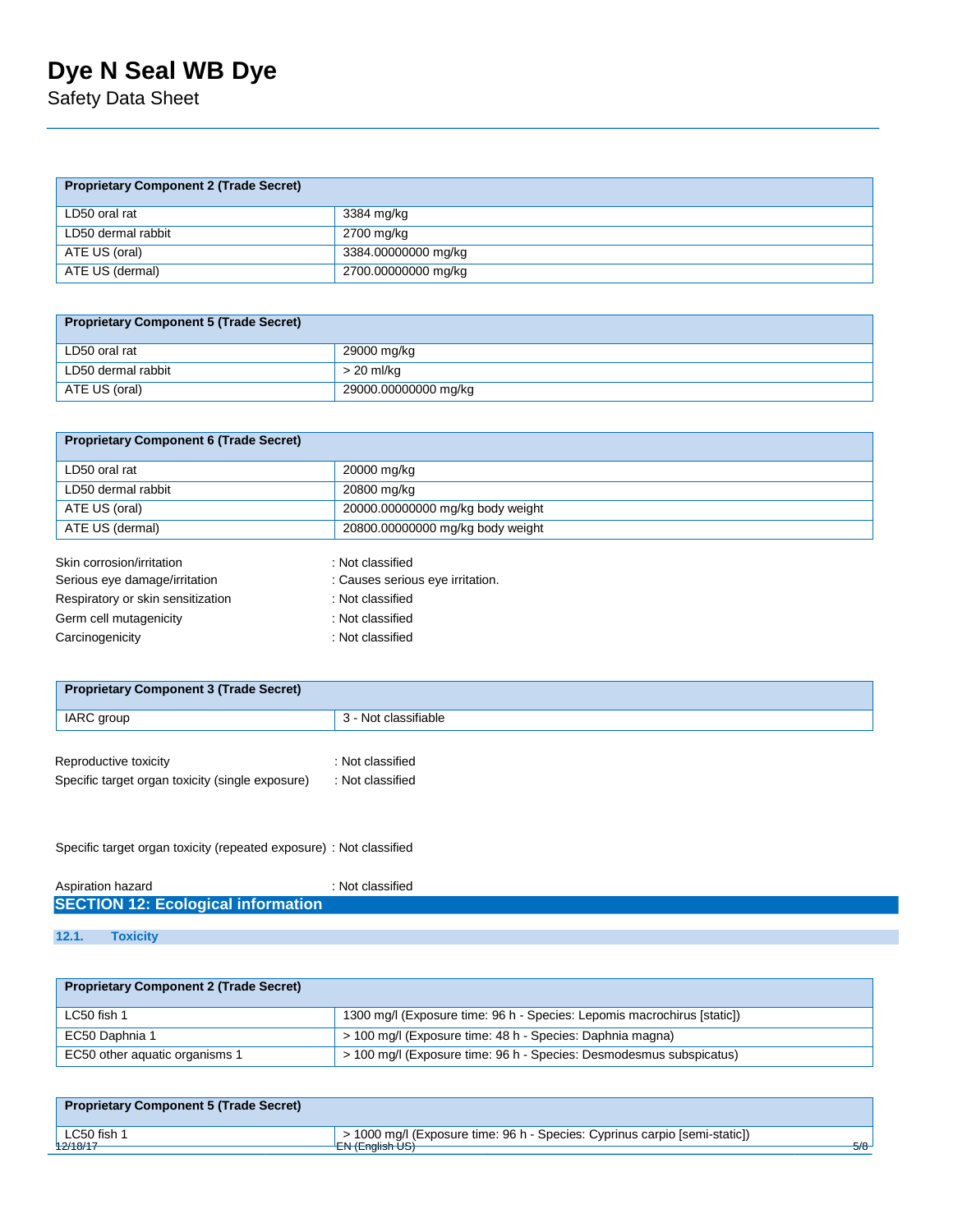Safety Data Sheet

| EC50 Daphnia 1                 | $\vert$ > 500 mg/l (Exposure time: 48 h - Species: Daphnia magna)   |
|--------------------------------|---------------------------------------------------------------------|
| EC50 other aquatic organisms 1 | > 500 mg/l (Exposure time: 72 h - Species: Desmodesmus subspicatus) |

| <b>Proprietary Component 6 (Trade Secret)</b> |  |
|-----------------------------------------------|--|
|-----------------------------------------------|--|

| LC50 fish 1                    | 51600 mg/l (Exposure time: 96 h - Species: Oncorhynchus mykiss [static])    |
|--------------------------------|-----------------------------------------------------------------------------|
| EC50 Daphnia 1                 | > 1000 mg/l (Exposure time: 48 h - Species: Daphnia magna [Static])         |
| EC50 other aquatic organisms 1 | 19000 mg/l (Exposure time: 96 h - Species: Pseudokirchneriella subcapitata) |
| LC50 fish 2                    | 41 - 47 ml/l (Exposure time: 96 h - Species: Oncorhynchus mykiss [static])  |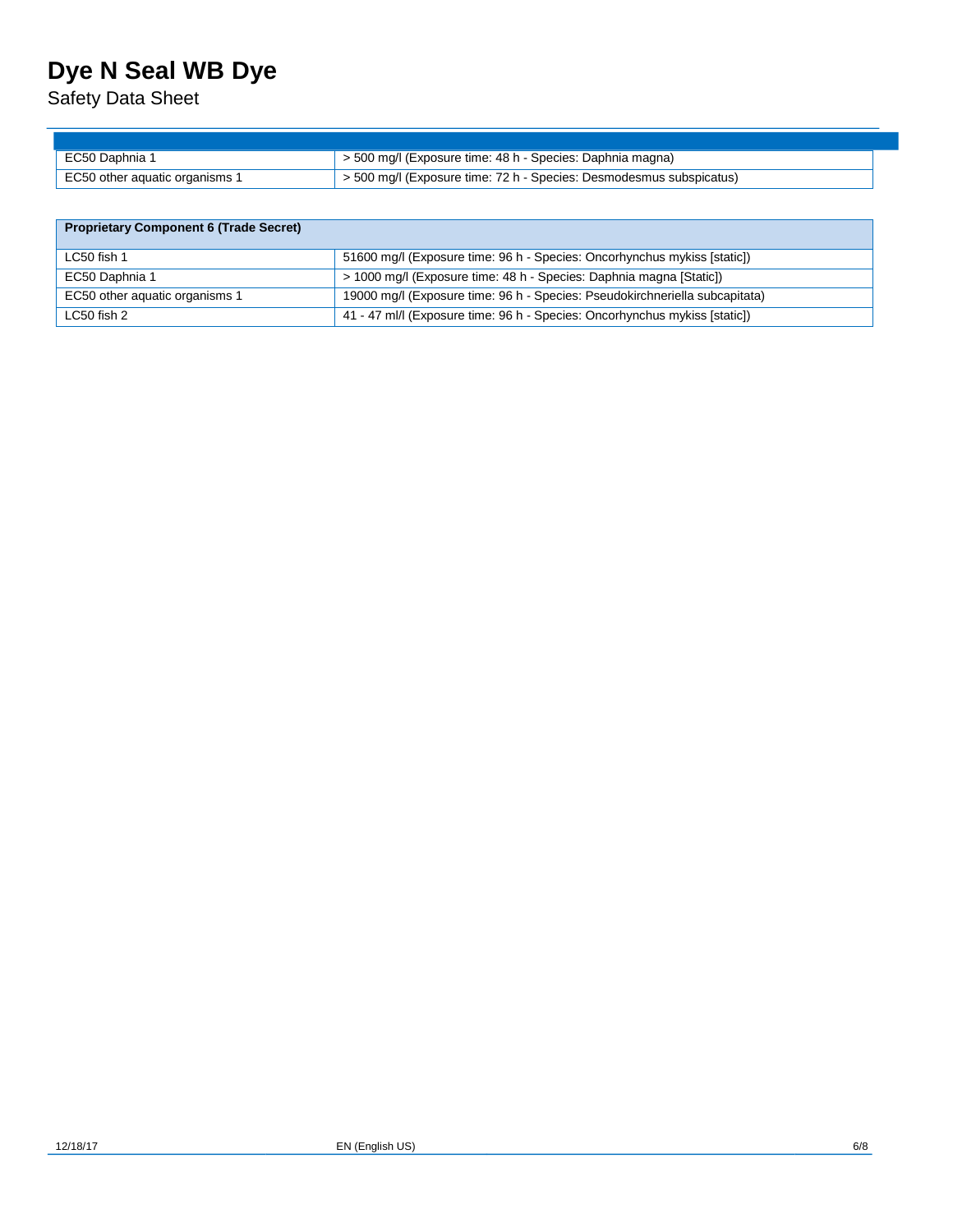Safety Data Sheet

### **12.2. Persistence and degradability**

No additional information available

#### **12.3. Bioaccumulative potential**

| Proprietary Component 2 (Trade Secret) |                                |
|----------------------------------------|--------------------------------|
| BCF fish 1                             | (no bioconcentration expected) |

| Proprietary Component 5 (Trade Secret) |                 |
|----------------------------------------|-----------------|
| Log Pow                                | 0.48 (at 25 °C) |

| <b>Proprietary Component 6 (Trade Secret)</b> |  |
|-----------------------------------------------|--|
| BCF fish 1                                    |  |

#### **12.4. Mobility in soil**

No additional information available

#### **12.5. Other adverse effects**

No additional information available

### **SECTION 13: Disposal considerations**

#### **13.1. Waste treatment methods**

Waste disposal recommendations : Dispose of contents/container in accordance with local/regional/national/international regulations.

#### **Transport information**

In accordance with DOT Not a dangerous good

### **SECTION 15: Regulatory information**

**15.1. US Federal regulations** 

| <b>Proprietary Component 2 (Trade Secret)</b> |                                                                                                                                                                                                                                                                                                                        |  |  |
|-----------------------------------------------|------------------------------------------------------------------------------------------------------------------------------------------------------------------------------------------------------------------------------------------------------------------------------------------------------------------------|--|--|
|                                               | Listed on the United States TSCA (Toxic Substances Control Act) inventory                                                                                                                                                                                                                                              |  |  |
| <b>EPA TSCA Regulatory Flag</b>               | T - T - indicates a substance that is the subject of a Section 4 test rule under TSCA. Y2 - Y2 -<br>indicates an exempt polymer that is a polyester and is made only from reactants included in a<br>specified list of low concern reactants that comprises one of the eligibility criteria for the<br>exemption rule. |  |  |

### **Proprietary Component 3 (Trade Secret)**